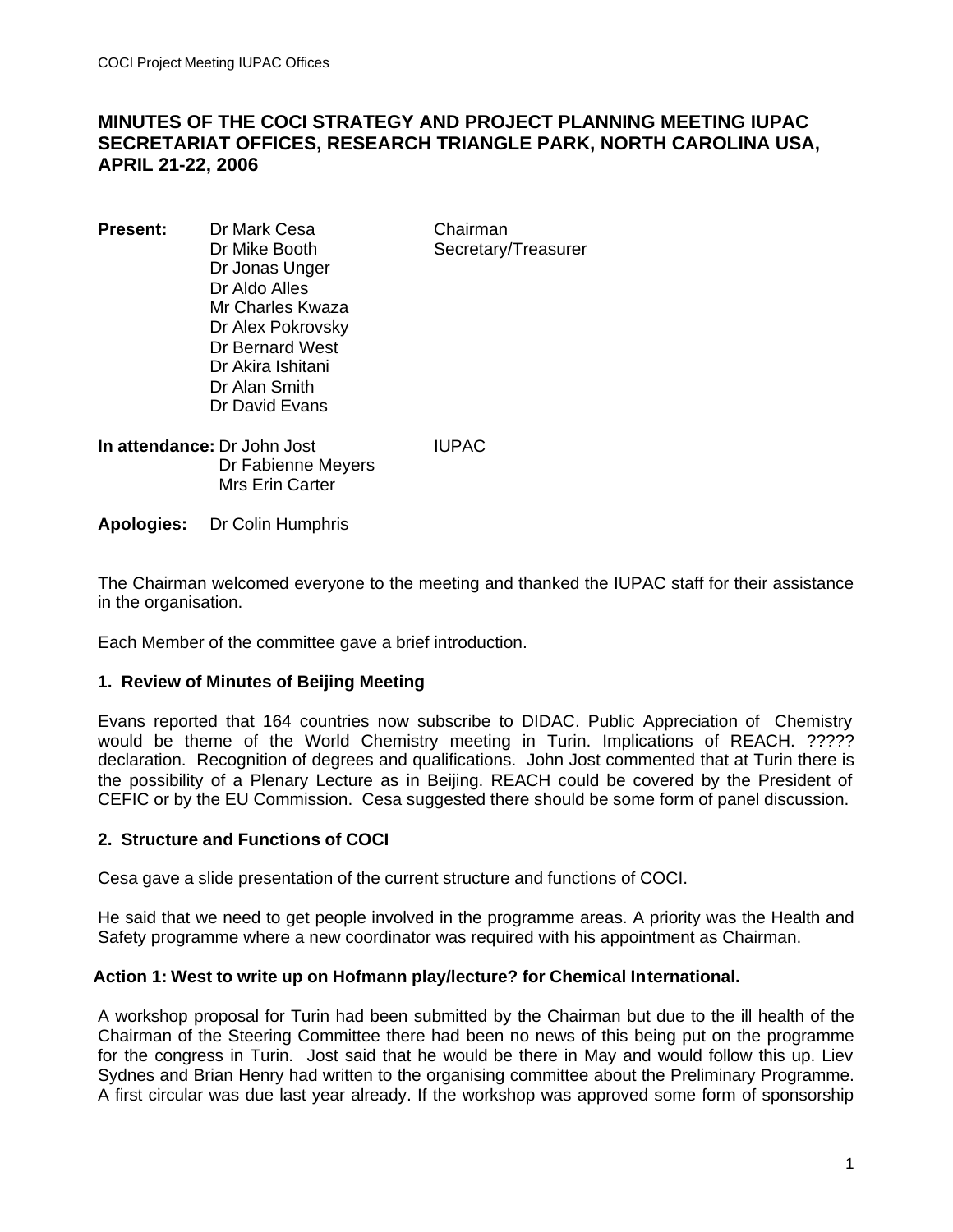would then be necessary and we would need to address this immediately. We also need to address the importance of industrial participation at the workshop and the recruitment of a national representative from Italy.

#### **Action 2: Cesa and Unger to investigate the possibility of industrial sponsorship and participation of Italian representative at the STP Workshop in Turin in 2007.**

The important goals are that we should have industrial sponsorship in projects and more coverage of COCI activities in Chemistry International.

## **Action 3: Programme Chairs for Projects to be active in recruiting assistance from members of the committee. Use CV's of current members (obtain from Secretariat.)**

Evans said we need more diversity and inclusiveness among the members of COCI. Nominations from NAOs were required although we were not obliged to accept all suggestions and we need not restrict proposals from NAOs alone. We needed committee members who were prepared to do work.

**Action 4: All Members to note that the Committee is short of females, young people and is mainly Western and consider this in the recruitment of new members.**

**Action 5: Additionally Unger would coordinate programmes with industry. Booth to get information on numbers from secretariat initially. Difficulty of Industrial participation. Information letter to industry.**

## **3. Budget and Finances**

\$20000 is available in the operating and project budgets for the 2006/7 biennium.

In addition \$8463 have been brought forward from the residual in the operating budget for 2004/5 \$1463 to the STP project and \$7000 for the Turin Workshop.

## **4. Project Organisation**

Alles confirmed that \$31000 was available for projects. The next major event was the workshop in East Africa from 27-29 September. \$24000 dollars had been raised in funding. \$12000 from IUPAC/COCI and \$8000 from UNESCO. \$2000 each would come from fees and industrial sponsorship. The workshop would be publicised in Chemistry International.

Other projects in progress were DIDAC, two workshops with UNESCO and ISESCO and a further safety workshop in Turkey.

#### **Action 6: Cesa and Alles need to look into industry support for Kenya Workshop. Possibility of enlisting support of airline tickets through offices of Pokrovsky.**

## **5. IUPAC Governance Bylaws and Structure**

Committees on Bylaws and Statutes. There are a number of contradictions which the committee is looking at!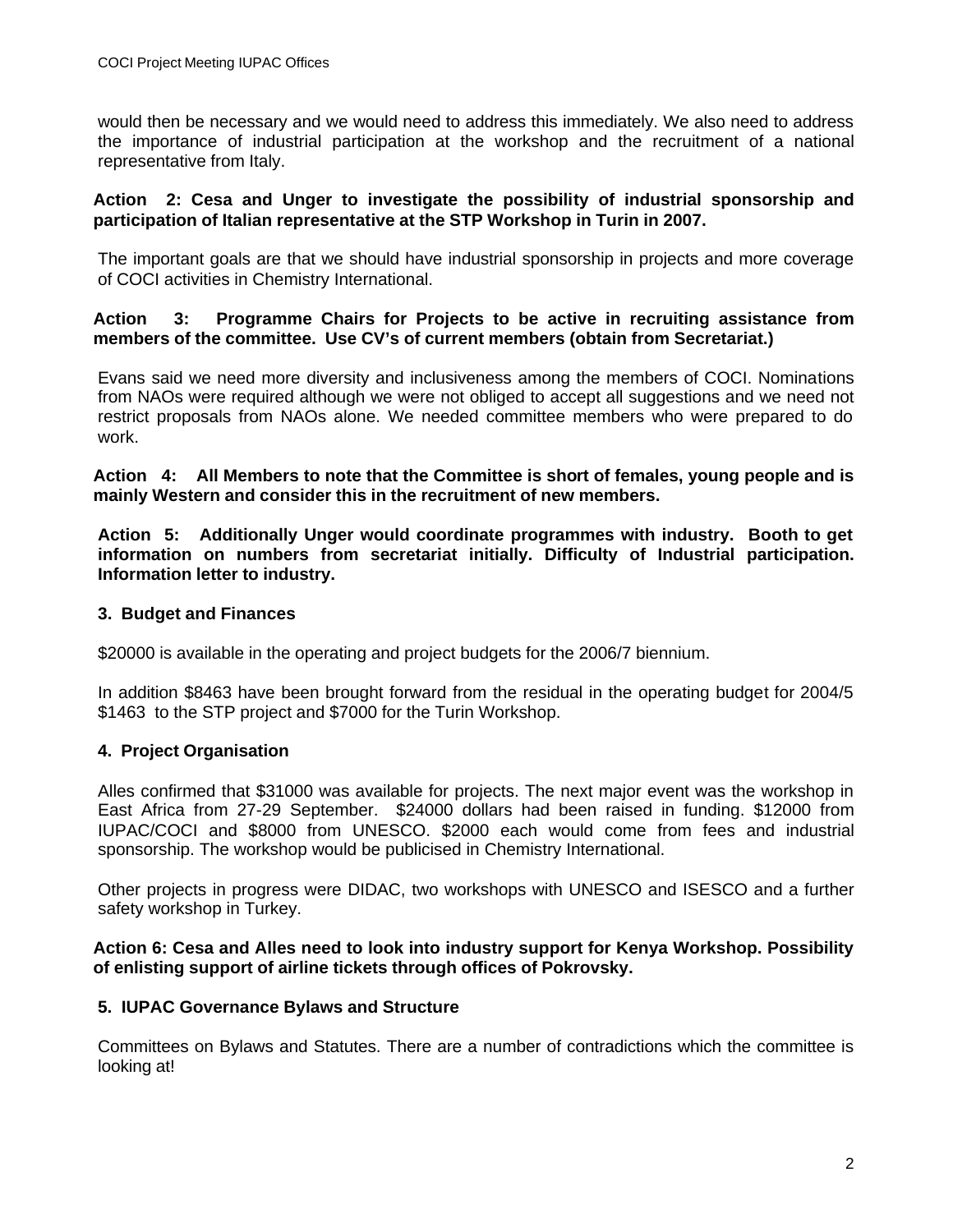## **6. Health, Safety and Training Programme**

#### **Action 8: Alles will investigate template for safety training programme (reporting standards.) Cesa to provide guidelines used previously.**

Benzo Morcira, El-Azzouzi and Babalola are worthy of consideration for training before others. Four more applicants are being considered including Professor Aligano in Botswana and Professor Urbedigo in Kenya

\$2000-\$2500 pump primer to get money from UNESCO. WHO in Nairobi. Cesa to write letter.

#### **Action 9: Booth to follow up individual funding and status of speaker participation at Kenya workshop with Khisa.**

**Action 10: Alles to approach Montevideo Offices of UNESCO, with Pokrovsky's help, for support for STP candidate Benzo Morcira and Pokrovsky to contact Rabat Offices of UNESCO for EL-Azzouzi. Cesa to provide CVs for Uruguayan and Moroccan trainees.**

Cesa reiterated the usefulness and importance of the workshops at the Congresses to bring us up to speed on what trainees have been doing back in their own countries. The matter of personnel liability insurance was raised. The importance of extending this locally to abroad. Buy insurance from the company e.g. 100 days for \$? And spread this over trainees. Alles provided an example from one company AG.

## **Action 11: Unger to pursue Country and Industrial contacts with view to expanding the STP programme.**

Gwisa suggested that as the programme grows we may need to introduce time lines. Alles raised the issue of how we should measure the impact of the training. This could be done through contacting the employer of the candidate for a view as well as the host employer.

## **7. NAO/CA Programme**

**Action 12: Cesa and Evans to write a letter requesting that Secretariat contact certain (passive) NAOs/national chemical societies on whether they would like the Secretariat to handle CA recruitment and invoicing. IUPAC office to advise on the content of the letter.**

Evans presented a proposal for discussion "Company Associates – New COCI Benefits Project" Unger summarised his activities for recruiting CAs in Finland, Italy, Norway and Sweden.

**Action 13: Bureau Members and TM's could act as conduits for recruitment of CA's in "passive" countries.** 

**Action 14: Evans will change the brochure to cover IUPAC benefits before COCI benefits – Ishitani to approve.**

 **Action 15: Evans 'Process for Recruitment and Retention of Company Associates-A proposal for Change' forwarded to Secretariat for their views and who does what? Cesa to communicate to Bureau the proposal for a revised CA scheme, by 6.30.06.**

We need to decide what we need to do with passive NAOs? IUPAC invoices the CA. How do we get the small and medium companies involved?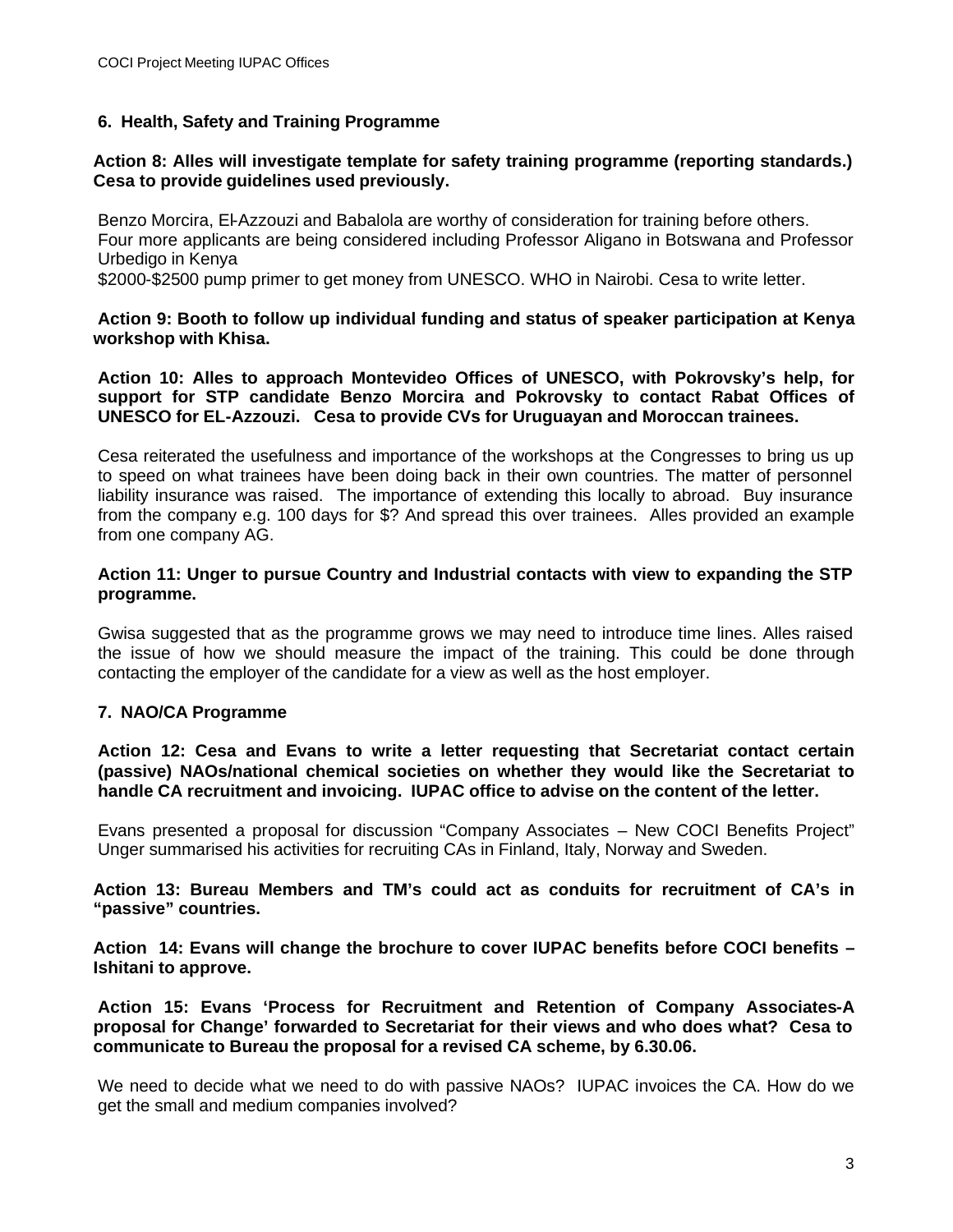#### **8. NGO/IGO/Trade Association Program**

Cesa provided the following submission from Humphris:

Interactions between ICCA and IUPAC – Leiv Sydnes and Colin Humphris

Major Points:

IUPAC will apply for a Science NGO seat within the ongoing SAICM process.

Agenda development for the IUPAC congress in Turin in 2007 –

compelling joint session that would attract senior industry participation within the theme of Sustainable Development. probably focussing on emerging issues of Environment & Health and Innovation. Tie-in to WCLM?

ICCA will invite participation by IUPAC representatives at it's Bio-monitoring Science workshop in 2006 and potentially use this as stimulus for a future IUPAC project in the area.

Through COCI IUPAC is encouraged to pursue its interest in providing a science viewpoint of Responsible Care including the new Global Charter and the Global Product Strategy.

Future joint session of IUPAC and the ICCA Technical Affairs Group (TAG) on capacity building. Consider aligned activity on chemistry education. EuCheMS and Cefic may address more directly from a regional perspective.

Meyers suggested we need a Leader for Senior Industry participation on Sustainable Development

#### **Action 17: Cesa to report back to Humphris on committees possible involvement on REACH and Declaration on Bologne? Process and other issues as appropriate.**

## **9. Responsible Care**

West provided a project proposal for COCI to sponsor from which the following action ensued.

**Action 18: West to pull together material to start monographs on Responsible Care and members to suggest case studies that can be worked on and what output we could use. Humphris could help with case studies and financing. Alles and West to develop a framework project for Responsible Care and then biennium specific proposals for material using DIDAC and STP as good examples of working up a project motivation. Timeline: Chicago. Pokrovski will approach UNESCO for collaboration. Ishitani to meet with UNIDO Deputy Director to broker topic.**

For case studies look for positive examples and negative ones that still need resolving. Target audience for monographs. What level should this be written at. This is the challenge. Gwaza could help with this.

Action: International e-mail team to develop.

We need to know cost of printing monograph. Parallel approach of Ballenger and case studies.

COCI/ IUPAC could provide kick-off of funds. Project proposal-who should review? We need to identify individuals. Fabienne to help with putting together proposal. Possible workshop for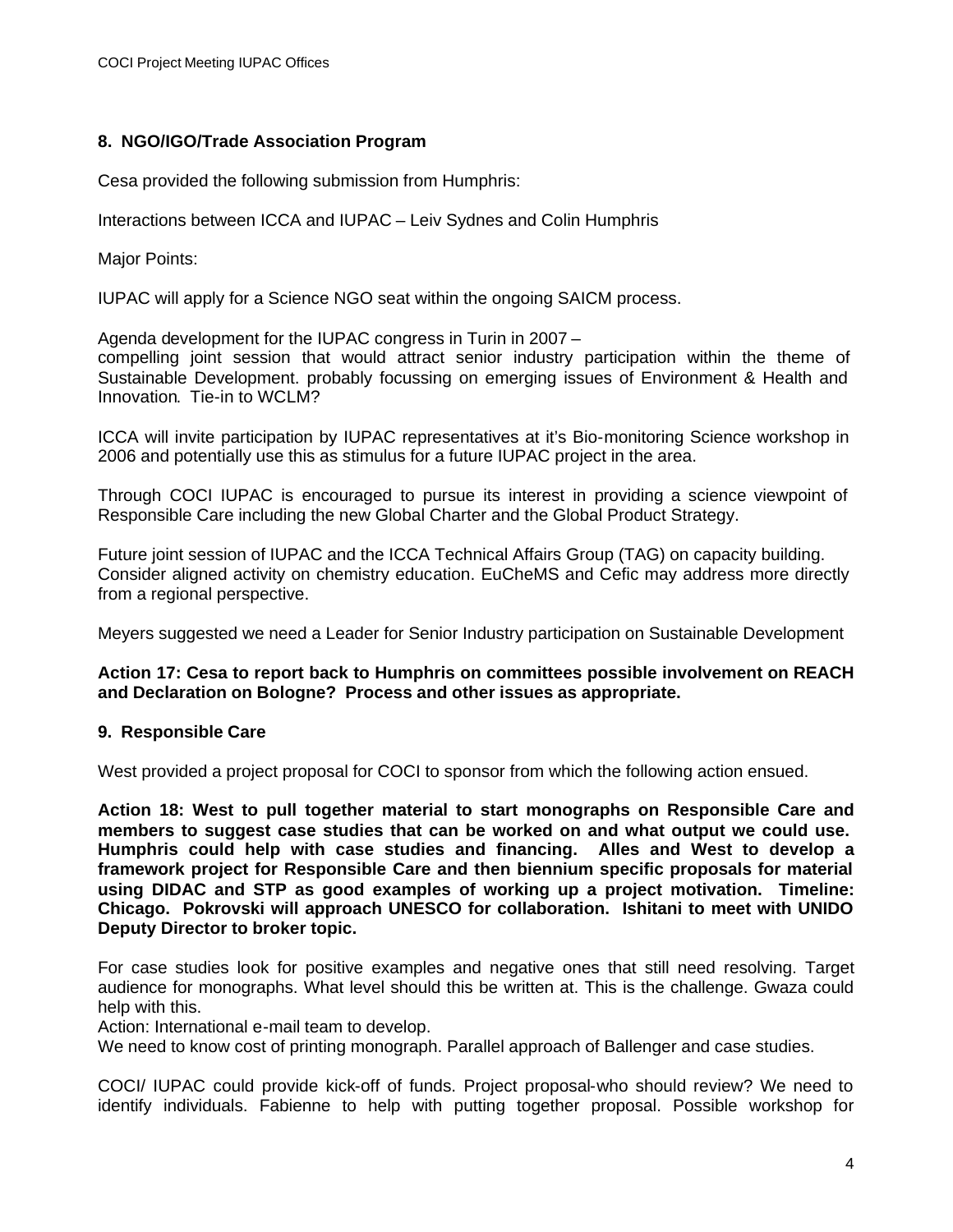CHEMRAWN. (John Malan). CEDA could be approached for financing and grant from the Scientific Council.

## **10. Interaction with Divisions**

We need to be advised of Division 1 and Division 11 representatives to COCI.

**Action 19: Booth to obtain CVs of Committee Members from IUPAC to see if they have expertise that are useful in Divisions.**

**Action 20: Smith will let the Divisions know of our representatives on their Divisions once he has confirmed with other members of COCI their willingness to stand**

#### **Action 21: Smith to revise list of projects with Meyers**.

#### **11. Public Understanding of Chemistry**

A number of suggestions to raise the level of appreciation were put forward. Publicising chemistry in everyday life, use of DIDAC, distribute periodic tables in developing countries, use of existing modules. Evans suggested more use of CCE issues. Use materials produced by industry to publicise chemistry e.g. mouse pads etc.

#### **Action 22: Evans to provide first proposal on "Public Understanding of Chemistry" to Mahaffy.**

In industry public communication skills were more important than some one from the industry doing the promoting. Long term goal the production of monograph and or modules. Joe Schwartz at Magil University, Michael Droescher, Bassam Schaklashira at Wisconsen , Van Dam From Netherlands and some one from BP could be useful for promoting chemistry.

**Action 23: Evans to provide draft brochure on "Public Understanding of Chemistry" for COCI meeting in Chicago.**

**Action 24: Evans undertook to do market research for items 22 and 23. A 4 page brochure by early June for members to reply, and contact appropriate people for their advice.**

**12. New Projects**

**Action 25: Smith to talk to Nomenclature Division and other Divisions on nanotechnology as appropriate for possible leads for a future project.**

**Action 26: COCI to provide Director General for Education at UNESCO material on 10-year olds and older on nanotechnology to get support. Smith to speak to Mahaffy to get CCE involvement. Could evolve into an IUPAC project.**

**Action 27: Meyers to look into the possibility of having a nanotechnology seminar for small and medium companies at the Turin Congress. Division VI and CHEMRAWN could be involved.**

Cesa to consider nanotechnology as topic for meeting in Chicago.